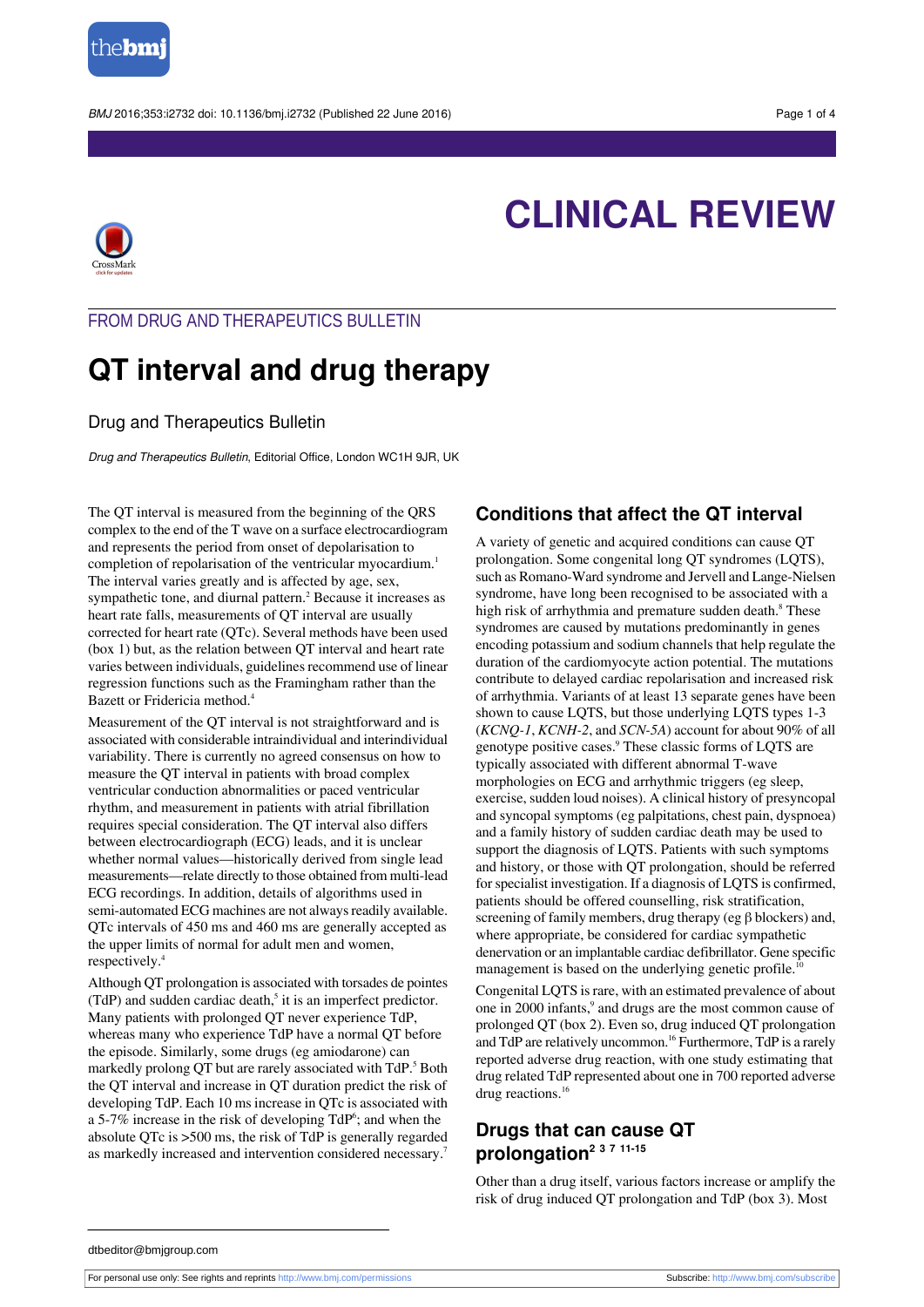Bazett Method: QTc=QT/(√RR) Fridericia method: OTe OT/(DD/3)

**Box 1: Formulae used to correct the QT interval for heart rate<sup>3</sup>**

## CLINICAL REVIEW

| $110510a$ method. Q $0-01111100$<br>Framingham method: QTc=QT+0.154(1-RR)                                                    |
|------------------------------------------------------------------------------------------------------------------------------|
| RR, the interval between two successive R waves.                                                                             |
|                                                                                                                              |
|                                                                                                                              |
| Box 2: Drugs that can cause QT prolongation <sup>2 3 7-15</sup>                                                              |
| Anti-arrhythmic drugs                                                                                                        |
| Amiodarone, disopyramide, dronedarone, flecainide, sotalol                                                                   |
| Other cardiac drugs                                                                                                          |
| Ranolazine, macrolides (eg erythromycin, clarithromycin, azithromycin), quinolones (eg levofloxacin, moxifloxacin)           |
| Antifungals                                                                                                                  |
| Fluconazole, ketoconazole                                                                                                    |
| Antimotility and antiemetic agents                                                                                           |
| Domperidone, granisetron, ondansetron                                                                                        |
| Antimalarials                                                                                                                |
| Quinine, chloroquine                                                                                                         |
| <b>Antihistamines</b>                                                                                                        |
| Hydroxyzine                                                                                                                  |
| Antipsychotics                                                                                                               |
| Chlorpromazine, clozapine droperidol, fluphenazine, haloperidol, olanzapine, pimozide, paliperidone, quetiapine, risperidone |
| Antidepressants                                                                                                              |
| Amitriptyline, citalopram, escitalopram, dosulepin doxepin, fluoxetine, imipramine, lofepramine                              |
| <b>Miscellaneous</b>                                                                                                         |
| Methadone, antiretrovirals (eg foscarnet), protein kinase inhibitors (eg sorafenib, sunitinib)                               |

clinical cases of drug induced QT prolongation occur in the presence of at least one of these risk factors, with over 70% occurring in the presence of two or more risk factors.<sup>17</sup>

## **How do drugs affect QT?**

Most drugs that prolong QT do so through inhibition of the rapid component of the delayed rectifier potassium (IKR) channel, encoded by the human ether-a-go-go related gene (*hERG*), which is affected in LQTS type 2.<sup>18</sup> However, drug induced QT prolongation is not specific to inhibition of the IKR current, as not all drugs that block this current cause TdP. In general, the risk of drug induced QT prolongation is directly related to the dose and plasma concentration of the drug. Pharmacokinetic and pharmacodynamic interactions can also cause QT prolongation.<sup>8</sup> Drug-drug interactions that inhibit drug metabolism may increase the plasma concentration of the affected drug and precipitate QT prolongation. Similarly, QT prolongation may occur when two drugs have an additive effect. Differences in individual susceptibility to QT prolongation may relate to specific genetic factors.<sup>19</sup>

## **Minimising the risks of drug induced QT prolongation**

## **Screening during drug development**

The International Council for Harmonisation of Technical Requirements for Pharmaceuticals for Human Use, which includes drug regulatory authorities and drug companies in Europe, Japan, and the United States, has published guidance for monitoring the effect on QT through preclinical and clinical

phases of drug development.<sup>20</sup> <sup>21</sup> Potential new drugs are routinely screened in preclinical development for interaction with the *hERG* encoded potassium channel with in vitro and in vivo studies.<sup>20</sup> In the early clinical phase of drug development, a "thorough QT/QTc test" is undertaken to determine a drug's effect on QT and the dose-response association of any effect detected.<sup>21</sup> This often involves testing the drug at therapeutic and supratherapeutic doses, with comparisons made against placebo as well as active controls with known QT prolonging properties. A positive result is recorded when the upper limit of the 95% one sided confidence interval for the largest time matched placebo corrected mean effect of the drug on the QTc exceeds 10 ms. Generally, a positive QT/QTc test will almost always lead to a requirement by regulatory authorities for expanded ECG monitoring and safety evaluation during later stages of development.

## **Regulation and postmarketing surveillance**

At a regulatory level, judgments have to be made about the degree of QT prolongation, risk of life threatening arrhythmia, and clinical benefits associated with a drug. The risk-benefit assessment is influenced by the size of the prolongation in the QT/QTc interval, whether the effect occurs in most patients or only in certain defined outliers, and the utility and feasibility of risk management options.<sup>20</sup> Generally, a mean prolongation in QTc of 5 ms is considered the threshold of concern, with a prolongation >20 ms considered to be associated with a substantial likelihood of the drug being proarrhythmic. Irrespective of the degree to which a drug prolongs the QT/QTc interval, decisions to grant marketing authorisation for a drug depend on several factors: morbidity and mortality associated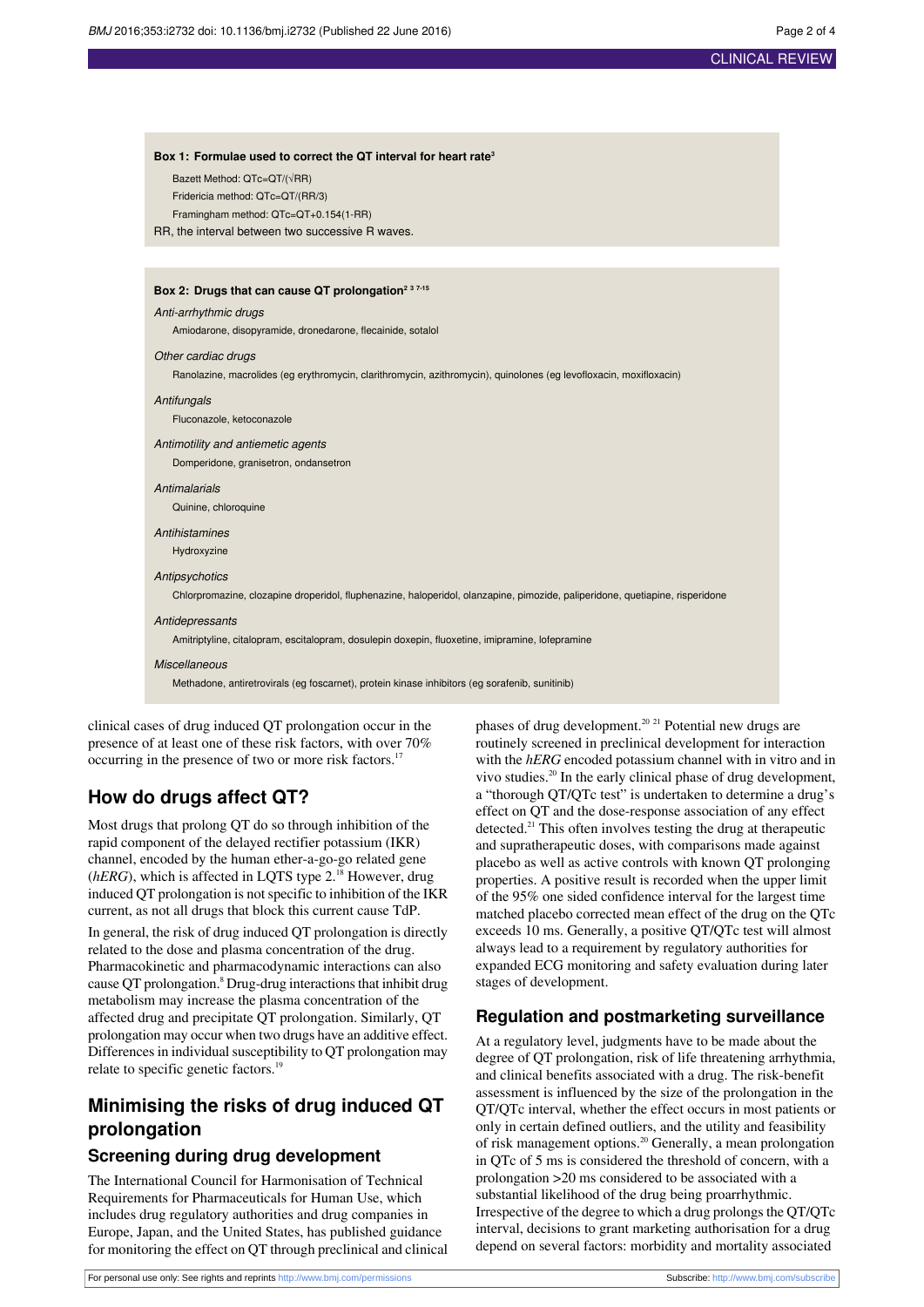#### **Box 3: Risk factors for torsades de pointes with drug induced QT prolongation<sup>3</sup> <sup>6</sup> <sup>7</sup> <sup>12</sup>**

#### Demographic

Female sex, advanced age

#### **Biochemical**

Electrolyte disturbances (eg hypokalaemia)

#### **Genetic**

Genetic predisposition, ion channel abnormalities

#### Systemic conditions

Hepatic impairment, renal impairment

#### **Cardiac**

Occult long QT syndrome, bradycardia, baseline QT prolongation, recent cardioversion with QT prolonging drug, underlying heart disease (heart failure, left ventricular hypertrophy, myocardial infarction)

#### Drug therapy

Concurrent use of more than one QT prolonging drug, concurrent diuretic therapy, digoxin, rapid rate of intravenous infusion of QT prolonging drug, high concentration of QT prolonging drug

with the untreated disease; the demonstrated benefits of the drug—especially when compared with other therapeutic options; the overall benefit of the drug; whether the drug has clear advantages over existing drugs; and whether available therapeutic options meet the needs of most patients. Where drugs with the potential to prolong QT offer sufficient benefit, appropriate warnings and monitoring requirements are specified in the summary of product characteristics.

Clinical trial programs are not usually large enough to determine most unwanted adverse effects, including the proarrhythmic potential of a drug with modest QT prolonging effects. Postmarketing surveillance is therefore crucial to an ongoing assessment of risk of TdP and cardiac arrhythmia with drugs that have the potential to prolong QT. In fact, QT prolongation is one of the main reasons for withdrawal of drugs from markets across the world (eg astemizole, cisapride, grepafloxacin, terfenadine, and thioridazine).

## **Minimising risks in clinical practice**

Few recommendations exist for managing the risk of drug induced QT prolongation. Precise estimates of relative and absolute risks of QT prolongation and TdP with individual drugs are not readily available. Although some information is available in the *BNF* and summaries of product characteristics, we are not aware of any regularly updated UK based list of drugs associated with QT prolongation. In the US, lists of drugs that have a risk of QT prolongation and cardiac arrhythmia are maintained on the CredibleMeds website, under a contract with the Food and Drug Administration (https://crediblemeds.org/ healthcare-providers/; registration on the CredibleMeds site is required so that users can be notified when the lists have been revised).

QT prolonging drugs should not be used in patients with congenital LQTS. When they are used in patients without inherited LQTS but who are at risk of QT prolongation, patients should be educated on the common symptoms of cardiac arrhythmias, such as dizziness, palpitations, and syncope, and advised on when to seek medical attention.<sup>7</sup>

Before starting a QT prolonging drug, patients should be assessed for risk factors for QT prolongation and their overall risk of drug induced QT prolongation. The evaluation should include risk factors for inherited LQTS (see box 3) and concomitant drugs that might interact and increase the risk of QT prolongation. An assessment of the risk-benefit balance of

initiating the QT prolonging drug should be carefully made. If possible, modifiable risk factors for QT prolongation (eg electrolyte abnormalities) should be corrected. Where a patient has a high risk of drug induced QT prolongation or is already taking a drug that can enhance QT prolongation, an alternative drug not known to prolong QT should be prescribed instead.

There is no agreed consensus on when to undertake ECG monitoring and follow-up for patients started on drugs with the potential to prolong QT. It has been estimated that about 16 000 screening ECGs are needed to identify a single case of asymptomatic long QT syndrome.<sup>22</sup> Therefore, while it is probably impractical to perform an ECG before prescribing a drug that may prolong QT (particularly in primary care), it is prudent to consider baseline ECGs on a patient by patient basis. For instance, where the risk of drug induced QT prolongation is deemed high (eg where use of an alternative non-QT prolonging drug is not possible in a patient at risk of drug induced QTc prolongation), an ECG should be performed both at baseline and when the added drug reaches steady state. Where a QT prolonging drug is associated with a QTc of 470-500 ms in men, 480-500 ms in women, or an increase in QTc  $\geq 60$  ms, dose reduction or discontinuation is advised. If the QTc reaches or exceeds 500 ms, the drug should be discontinued, the ECG repeated, and specialist advice sought.<sup>7</sup>

## **Conclusion**

The QT interval is a key part of the surface ECG, and when prolonged it is associated with a potentially fatal cardiac arrhythmia—TdP. Several rare inherited LQTS can cause prolongation of QT, but it is more often caused by drugs, typically in the presence of additional risk factors for QT prolongation. Although measurement of the QT interval can be problematic, it is required by regulatory agencies when determining and managing the risk of drug induced cardiac arrhythmias during drug development, and in subsequent clinical practice. However, it is of concern that there is no readily accessible and regularly updated UK based list of drugs that prolong the QT interval.

Patients should be assessed for the risk of QT prolongation before being started on a QT prolonging drug. Risk factors such as electrolyte disturbances should be corrected and potential drug interactions that might enhance the risk of QT prolongation avoided. Where there is a serious risk of QT prolongation from a particular drug, an alternative drug that has not been show to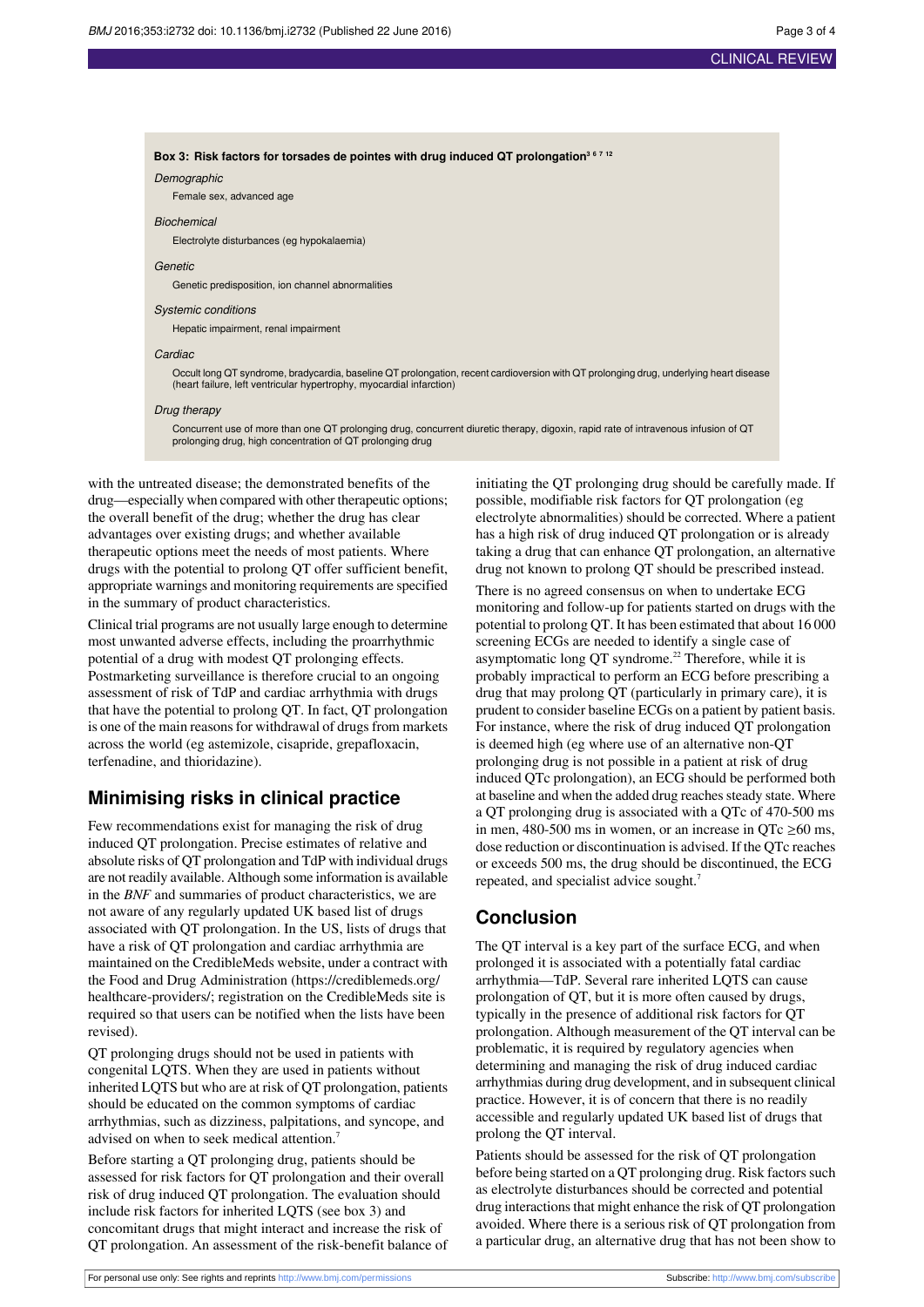prolong QT should be prescribed instead. QT prolonging drugs should be avoided in patients with inherited LQTS. Patients at risk of drug induced QT who need to be started on a drug with potential to prolong QT should have a baseline and follow-up ECG, be provided with information on the common symptoms of cardiac arrhythmias, and be advised when to seek medical attention if they experience such problems.

Competing interests: Competing interests are in line with DTB's policy on conflicts of interests.

- 1 Moss AJ. The QT interval and torsade de pointes. Drug Saf 1999:21 (Suppl 1):5-10, discussion 81-7. [doi:10.2165/00002018-199921001-00002](http://dx.doi.org/doi:10.2165/00002018-199921001-00002) [pmid:10597863.](http://www.ncbi.nlm.nih.gov/pubmed/?term=10597863)
- Isbister GK, Page CB. Drug induced QT prolongation: the measurement and assessment and assessment and assessment and assessment and assessment and assessment and assessment and assessment and assessment and assessment and of the QT interval in clinical practice. Br J Clin Pharmacol 2013;76:48-57. [doi:10.1111/](http://dx.doi.org/doi:10.1111/bcp.12040) [bcp.12040](http://dx.doi.org/doi:10.1111/bcp.12040) [pmid:23167578.](http://www.ncbi.nlm.nih.gov/pubmed/?term=23167578)
- Nachimuthu S, Assar MD, Schussler JM. Drug-induced QT interval prolongation mechanisms and clinical management. Ther Adv Drug Saf 2012;3:241-53. [doi:10.1177/](http://dx.doi.org/doi:10.1177/2042098612454283) [2042098612454283](http://dx.doi.org/doi:10.1177/2042098612454283) [pmid:25083239](http://www.ncbi.nlm.nih.gov/pubmed/?term=25083239).
- 4 Surawicz B, Gettes LS, et al. American Heart Association Electrocardiography and Arrhythmias Committee, Council on Clinical Cardiology American College of Cardiology Foundation Heart Rhythm Society Endorsed by the International Society for Computerized Electrocardiology. AHA/ACCF/HRS recommendations for the standardization and interpretation of the electrocardiogram: part IV: the ST segment, T and U waves, and the QT interval: a scientific statement from the American Heart Association Electrocardiography and Arrhythmias Committee, Council on Clinical Cardiology; the American College of Cardiology Foundation; and the Heart Rhythm Society. J Am Coll Cardiol 2009;53:982-91. [doi:10.1016/j.jacc.2008.12.014](http://dx.doi.org/doi:10.1016/j.jacc.2008.12.014) [pmid:19281931.](http://www.ncbi.nlm.nih.gov/pubmed/?term=19281931)
- Yang T, Snyders D, Roden DM. Drug block of I(kr): model systems and relevance to human arrhythmias. J Cardiovasc Pharmacol 2001;38:737-44. [doi:10.1097/00005344-](http://dx.doi.org/doi:10.1097/00005344-200111000-00010) [200111000-00010](http://dx.doi.org/doi:10.1097/00005344-200111000-00010) [pmid:11602820.](http://www.ncbi.nlm.nih.gov/pubmed/?term=11602820)
- 6 Drew BJ, Ackerman MJ, Funk M, et al. American Heart Association Acute Cardiac Care Committee of the Council on Clinical Cardiology, the Council on Cardiovascular Nursing, and the American College of Cardiology Foundation. Prevention of torsade de pointes in hospital settings: a scientific statement from the American Heart Association and the American College of Cardiology Foundation. Circulation 2010;121:1047-60. [doi:10.1161/](http://dx.doi.org/doi:10.1161/CIRCULATIONAHA.109.192704) [CIRCULATIONAHA.109.192704](http://dx.doi.org/doi:10.1161/CIRCULATIONAHA.109.192704) [pmid:20142454](http://www.ncbi.nlm.nih.gov/pubmed/?term=20142454).
- 7 Trinkley KE, Page RL IInd, , Lien H, Yamanouye K, Tisdale JE. QT interval prolongation and the risk of torsades de pointes: essentials for clinicians. Curr Med Res Opin 2013;29:1719-26. [doi:10.1185/03007995.2013.840568](http://dx.doi.org/doi:10.1185/03007995.2013.840568) [pmid:24020938](http://www.ncbi.nlm.nih.gov/pubmed/?term=24020938).
- Moss AJ, Schwartz PJ, Crampton RS, et al. The long QT syndrome. Prospective longitudinal study of 328 families. Circulation 1991;84:1136-44. [doi:10.1161/01.CIR.84.](http://dx.doi.org/doi:10.1161/01.CIR.84.3.1136) [3.1136](http://dx.doi.org/doi:10.1161/01.CIR.84.3.1136) [pmid:1884444](http://www.ncbi.nlm.nih.gov/pubmed/?term=1884444).
- 9 Schwartz PJ, Crotti L, Insolia R. Long-QT syndrome: from genetics to management. Circ Arrhythm Electrophysiol 2012;5:868-77. [doi:10.1161/CIRCEP.111.962019](http://dx.doi.org/doi:10.1161/CIRCEP.111.962019) [pmid:22895603](http://www.ncbi.nlm.nih.gov/pubmed/?term=22895603).
- 10 Schwartz PJ, Ackerman MJ. The long QT syndrome: a transatlantic clinical approach to diagnosis and therapy. Eur Heart J 2013;34:3109-16. [doi:10.1093/eurheartj/eht089](http://dx.doi.org/doi:10.1093/eurheartj/eht089) [pmid:](http://www.ncbi.nlm.nih.gov/pubmed/?term=23509228) [23509228.](http://www.ncbi.nlm.nih.gov/pubmed/?term=23509228)
- 11 Roden DM. Drug-induced prolongation of the QT interval. N Engl J Med 2004;350:1013-22. [doi:10.1056/NEJMra032426](http://dx.doi.org/doi:10.1056/NEJMra032426) [pmid:14999113](http://www.ncbi.nlm.nih.gov/pubmed/?term=14999113).
- 12 Medicines and Healthcare products Regulatory Agency. Citalopram and escitalopram: QT interval prolongation. Drug Safety Update 2011;5:A1. https://www.gov.uk/drug-safetyupdate/citalopram-and-escitalopram-qt-interval-prolongation.
- Joint Formulary Committee. British National Formulary . 70th ed. BMJ Group and Pharmaceutical Press, 2015.
- 14 Rubinstein E, Camm J. Cardiotoxicity of fluoroquinolones. J Antimicrob Chemother 2002;49:593-6. [doi:10.1093/jac/49.4.593](http://dx.doi.org/doi:10.1093/jac/49.4.593) [pmid:11909831](http://www.ncbi.nlm.nih.gov/pubmed/?term=11909831).
- 15 Shah AA, Aftab A, Coverdale J. QTc prolongation with antipsychotics: is routine ECG monitoring recommended?J Psychiatr Pract 2014;20:196-206. [doi:10.1097/01.pra.](http://dx.doi.org/doi:10.1097/01.pra.0000450319.21859.6d) [0000450319.21859.6d](http://dx.doi.org/doi:10.1097/01.pra.0000450319.21859.6d) [pmid:24847993](http://www.ncbi.nlm.nih.gov/pubmed/?term=24847993).
- 16 Aström-Lilja C, Odeberg JM, Ekman E, Hägg S. Drug-induced torsades de pointes: a review of the Swedish pharmacovigilance database. Pharmacoepidemiol Drug Saf 2008;17:587-92. [doi:10.1002/pds.1607](http://dx.doi.org/doi:10.1002/pds.1607) [pmid:18449951.](http://www.ncbi.nlm.nih.gov/pubmed/?term=18449951)
- 17 Zeltser D, Justo D, Halkin A, Prokhorov V, Heller K, Viskin S. Torsade de pointes due to noncardiac drugs: most patients have easily identifiable risk factors. Medicine (Baltimore) 2003;82:282-90. [doi:10.1097/01.md.0000085057.63483.9b](http://dx.doi.org/doi:10.1097/01.md.0000085057.63483.9b) [pmid:12861106](http://www.ncbi.nlm.nih.gov/pubmed/?term=12861106).
- 18 Redfern WS, Carlsson L, Davis AS, et al. Relationships between preclinical cardiac electrophysiology, clinical QT interval prolongation and torsade de pointes for a broad range of drugs: evidence for a provisional safety margin in drug development. Cardiovasc Res 2003;58:32-45. [doi:10.1016/S0008-6363\(02\)00846-5](http://dx.doi.org/doi:10.1016/S0008-6363(02)00846-5) [pmid:12667944](http://www.ncbi.nlm.nih.gov/pubmed/?term=12667944).
- 19 Paulussen AD, Gilissen RA, Armstrong M, et al. Genetic variations of KCNQ1, KCNH2, SCN5A, KCNE1, and KCNE2 in drug-induced long QT syndrome patients. J Mol Med (Berl) 2004;82:182-8. [doi:10.1007/s00109-003-0522-z](http://dx.doi.org/doi:10.1007/s00109-003-0522-z) [pmid:14760488.](http://www.ncbi.nlm.nih.gov/pubmed/?term=14760488)
- 20 European Medicines Agency. 2005. ICH S7B: the nonclinical evaluation of the potential for delayed ventricular repolarization (QT interval prolongation) by human pharmaceuticals. [http://www.ema.europa.eu/docs/en\\_GB/document\\_library/Scientific\\_guideline/2009/09/](http://www.ema.europa.eu/docs/en_GB/document_library/Scientific_guideline/2009/09/WC500002841.pdf) [WC500002841.pdf.](http://www.ema.europa.eu/docs/en_GB/document_library/Scientific_guideline/2009/09/WC500002841.pdf)
- 21 European Medicines Agency. 2005. ICH E14: The clinical evaluation of QT/QTc interval prolongation and proarrhythmic potential for non-antiarrhythmic drugs. [http://www.ema.](http://www.ema.europa.eu/docs/en_GB/document_library/Scientific_guideline/2009/09/WC500002879.pdf) [europa.eu/docs/en\\_GB/document\\_library/Scientific\\_guideline/2009/09/WC500002879.](http://www.ema.europa.eu/docs/en_GB/document_library/Scientific_guideline/2009/09/WC500002879.pdf) [pdf.](http://www.ema.europa.eu/docs/en_GB/document_library/Scientific_guideline/2009/09/WC500002879.pdf)
- 22 Rodday AM, Triedman JK, Alexander ME, et al. Electrocardiogram screening for disorders that cause sudden cardiac death in asymptomatic children: a meta-analysis. Pediatrics 2012;129:e999-1010. [doi:10.1542/peds.2011-0643](http://dx.doi.org/doi:10.1542/peds.2011-0643) [pmid:22392183.](http://www.ncbi.nlm.nih.gov/pubmed/?term=22392183)

Published by the BMJ Publishing Group Limited. For permission to use (where not already granted under a licence) please go to [http://group.bmj.com/group/rights-licensing/](http://group.bmj.com/group/rights-licensing/permissions) [permissions](http://group.bmj.com/group/rights-licensing/permissions)